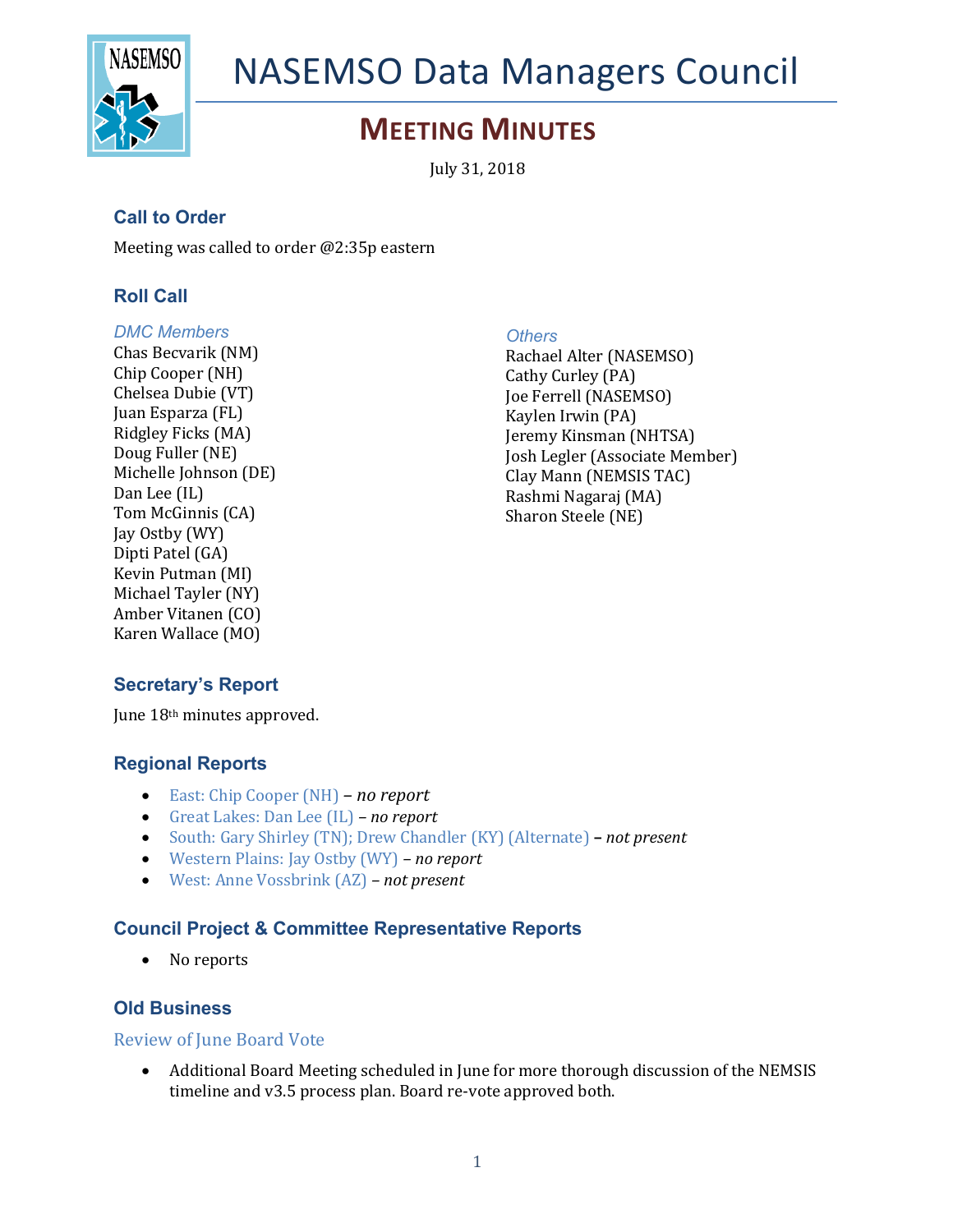

# **MEETING MINUTES**

July 31, 2018

# **NEMSIS TAC – Dr. Clay Mann**

- New Naloxone Dashboard Clay thanked this group for the input provided; State training will be held on Thursday
- Making progress on the new v3 Cube will include new features including ZipCode US Census data attributes
	- $\circ$  Hope to have a demonstration during the August meeting and will provide a demo at the next DMC call
- V3 Implementation Meeting still time to register. Meeting will include eight workgroups - participants will have the option to choose two. Workgroup background material and questions can be found here. Workgroup findings will be reviewed with DMC.
- Call out for workgroup members re: CARES & NEMSIS harmonization. Pre-meeting to be held Thursday, Aug 2<sup>nd</sup>
- V3 implementation call Doug mentioned that a support letter from NHTSA would be helpful.
	- $\circ$  Jeremy Kinsman indicated that the letter is in draft form and they hope it will satisfy the DMC and other state needs. It will provide details on what the benefits of v3 are and will highlight the new timeline. ACTION: If there are other things that would be valuable, reach out to Jeremy.
- There have been about 35 applicants for Karen's position. The University of Utah advised that all local applicants must be exhausted first before looking at those who would need to telecommute. Second round of interviews will start next week. Would like to have the position filled before August meeting.
- Clay reviewed the new timeline, which can be found here.

# **NHTSA OEMS – Jeremy Kinsman**

Both Jeremy and Dr. Krohmer will be at the August NEMSIS meeting and they are looking forward to the 1:1 time with those present  $-$  looking to learn what is working and not working, as well as the best way to move forward. Strategies and next steps are important, your input is important.

# **Other Business**

Chip Cooper: CMS has put out a draft of proposed templates for non-emergency transport, which is in a public comment period. Identified "suggested clinical data elements" but there is no mention of NEMSIS

ACTION: Chip will send out the information to the Data Managers for review and comment